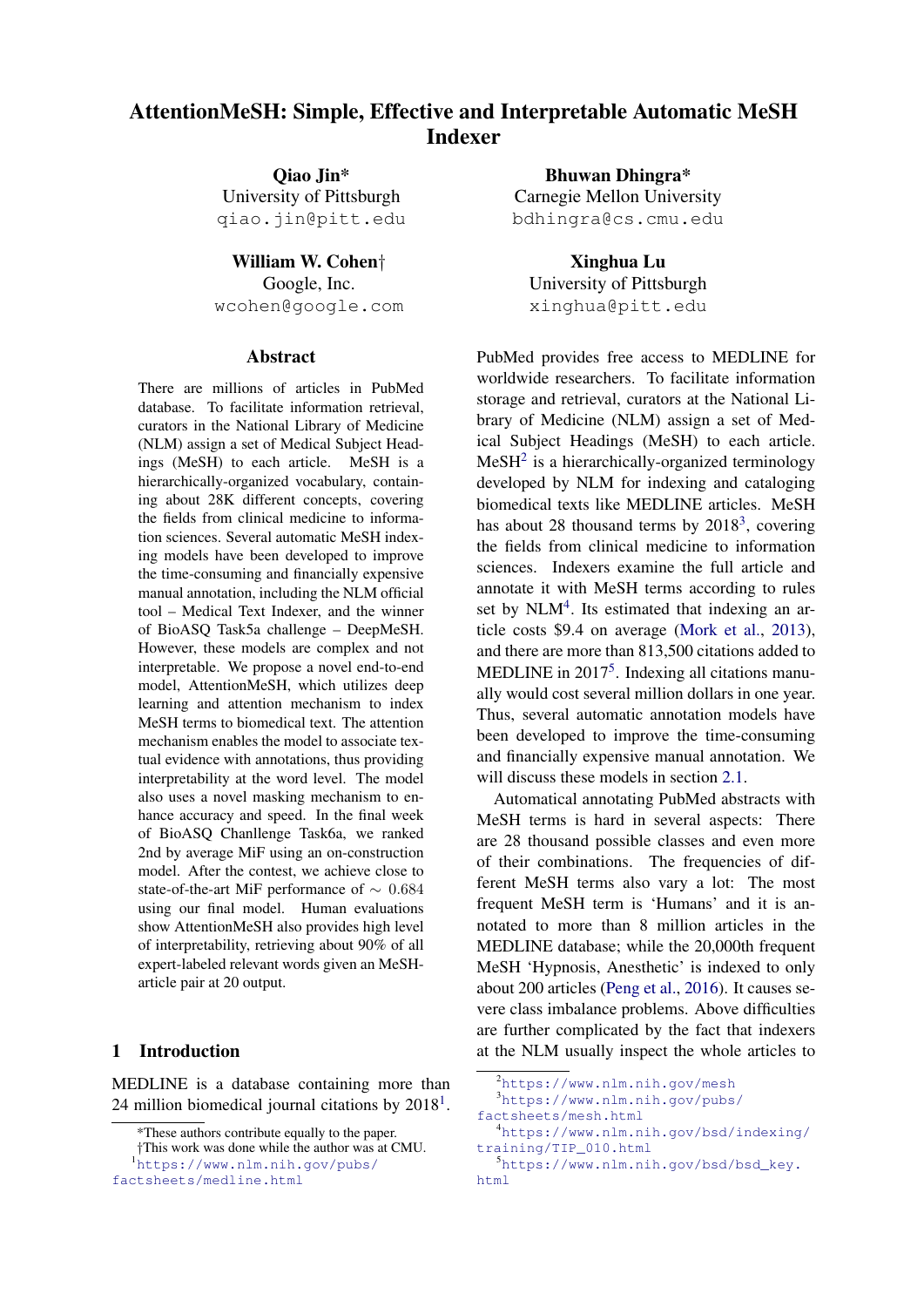do the annotation, but the challenge only provides PubMed abstracts and titles, which might not be enough to find all MeSH terms. We will discuss it more detailedly in section 5.

Deep learning is a subtype of machine learning that arranges the computational models in multiple processing layers to learn the representations of data with multiple levels of abstractions as well as the mapping from these features to the output (Le-Cun et al., 2015). Attention is a strategy for deep learning models to learn both the mapping from input to output and the relevance between input parts and output parts (Bahdanau et al., 2014). The learnt relevance helps improve the mapping performance as well as provide interpretability. We will discuss relevant works of deep learning in automatic annotations in section 2.2.

Here we propose a novel model, Attention-MeSH, which utilizes deep learning and attention mechanism to index MeSH terms to biomedical texts and provides interpretation at the word level. Each abstract, together with title and journal name, is tokenized to words, then the model feeds word vectors to a bidirectional gated recurrent unit (Bi-GRU) to derive word representations with contextual information (Schuster and Paliwal, 1997; Cho et al., 2014). We narrow down the MeSH term vocabulary for each abstract using a masking mechanism. Then for each candidate MeSH term, the model calculates the attention attribution over words. Next, each MeSH term gets a specific document representations by MeSH-specific attention-weighted sum of the word vectors. Finally, the model uses nonlinear layers to classify each MeSH term using the learnt MeSH-specific document representation.

We participated in BioASQ Challenge Task6A while developing the model. We achieve close to state-of-the-art performance with an onconstruction model in the final week of the contest and with our final model after the contest. The model also achieves high level of interpretability evaluated by human experts.

The main contributions of this work are summarized as follows:

1. To the best of our knowledge, Attention-MeSH is the first end-to-end deep learning model with soft-attention mechanism to index MeSH terms in such a large scale (millions of training data). With this relatively simple model, we achieved close to stateof-the-art performance without any sophisticated feature engineering or preprocessing.

- 2. We develop a novel masking mechanism, which is aimed to handle multi-class classification problems with a large number of classes, like indexing MeSH. We also conduct extensive experiments on how the masking layer settings influence classification performance.
- 3. We believe AttentionMeSH is the first MeSH annotation model that is capable of providing textual evidence and interpretations of its predictions. We argue that interpretability matters because humans are needed to complete the annotation task.

### 2 Related Work

### 2.1 Automatic MeSH Indexing

NLM developed Medical Text Indexer (MTI), a software for providing human indexers with automatic MeSH recommendations (Aronson et al., 2004). MTI takes as input a title and corresponding abstract to generate a set of recommended MeSH terms. MTI has two steps: the first is to generate MeSH candidates for recommendation, and the second is to filter and rank the candidates to give a final output. MTI uses MetaMap and nearest neighbor methods. MetaMap is another NLM-developed tool, which maps mentions in biomedical texts to Unified Medical Language System concepts (Aronson, 2001).

BioASQ is an European Union-funded project that organizes tasks on biomedical semantic indexing and question answering (Tsatsaronis et al., 2015). In the task A of BioASQ, participants are asked to annotate un-indexed PubMed articles with MeSH terms using their models, before they are annotated by the human indexers. The manual annotations are taken as ground truth to evaluate the participating models. DeepMeSH (Peng et al., 2016) is the winner of the latest challenge, BioASQ task 5a, held in 2017. DeepMeSH also uses a two-step strategy: the first step is to generate MeSH candidates and predict the number of output MeSH terms, and the second step is to rank the candidates and take the highestranked predicted number of MeSH terms as output. DeepMeSH uses Term Frequency Inverse Document Frequency (TFIDF) and document to vector (D2V) schemes to represent each abstract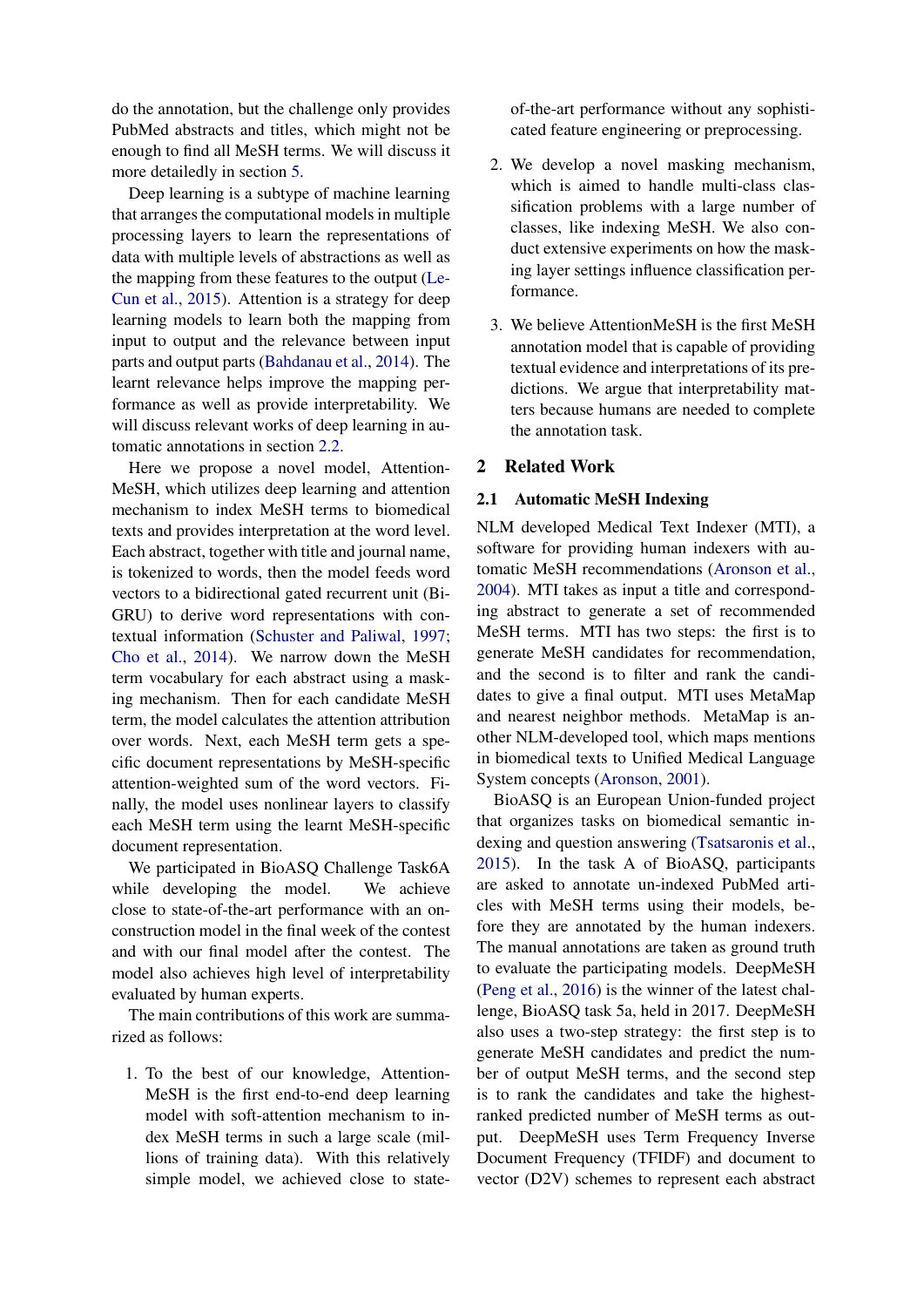and generate MeSH candidates using binary classifiers and k-nearest neighbor (KNN) methods over using these features. TFIDF is a traditional weighted bag of word sparse representation of the text and D2V learns a deep semantic representation of the text.

Because state-of-the-art models have less than 0.7 Micro-F, automatic MeSH indexing systems can just serve to assist human indexers. Since human indexers usually add or delete MeSH terms based on the recommendations, *interpretability* of the automatic annotations is very important for them. In this paper we adopt a *local explanation* view of model interpretability (Lipton, 2016), and argue that a good system, in addition to being accurate, should also be able to tell which part of the input supports the indexed MeSH term. This would allow human indexers to be more effective at annotating the article.

#### 2.2 Deep Learning for Text Classification

Automatic indexing of MeSH terms to PubMed articles is a multi-label text classification problem. FastText (Joulin et al., 2016) is a simple and effective method for classifying texts based on n-gram embeddings. (Kim, 2014) used Convolutional Neural Networks (CNNs) for sentencelevel classification tasks with state-of-the-art performance on 4 out of 7 tasks they tried. Very deep architectures such as that of (Conneau et al., 2017) have also been proposed for text classification. Motivated by these works we use an RNN-based model for classifying each MeSH term as being a positive label for a given article. We further use attention mechanism to boost performance and provide word-level interpretability.

Recently, there has been work on automatic annotation of International Classification of Diseases codes from clinical texts. (Shi et al., 2017) used character-level and word-level Long Short-Term Memory netowrks to get the document representations and (Mullenbach et al., 2018) used wordlevel 1-D CNN to get the document representations. Both these works utilized a soft attention strategy where each class gets a specific document represetation by weighted sum of the attention over words or phrases. Mullenbach et al. (2018) also highlighted the need for interpretability when annotating medical texts – in this work we apply similar ideas to the domain of MeSH indexing.

### 3 Methods

The model architecture is visualized in Figure 1. Starting from an input abstract, title and journal name, words in the document are embedded and fed to BiGRU to derive context-aware representations; KNN-derived articles from training corpus are identified and frequent MeSH terms in them are included as candidate annotations for the document. MeSH terms are embedded, and only those candidates are further considered in attention mechanism. We call it a masking mechanism. We apply an attention mechanism to assign attention weights to each word with respect to each candidate MeSH term, which leads to a MeSH-specific document representation. Finally, we use MeSH-specific document representations as input to perform classifications. For each candidate MeSH term of a document, the model outputs a probability. Binary cross-entropy loss is used for a gradient-based method to optimize the parameters. At inference time, the sigmoid outputs are converted to binary variables by thresholding.

#### 3.1 Document Representation

For each article to be indexed, we first tokenize the journal name, title and abstract to words. In order to use the pre-trained word embeddings<sup>6</sup> provided by BioASQ organizer, we use the same tokenizer as they did. The pre-trained word embeddings are denoted as  $\mathbf{E} \in \mathbb{R}^{|\mathcal{V}| \times d_{e1}}$ , where  $|\mathcal{V}|$  is the vocabulary size and  $d_{e1}$  is the embedding size.

We can represent each article by a sequence of word embeddings corresponding to the tokenized text. The word embeddings are initialized by the BioASQ pre-trained word embeddings.

$$
\mathbf{D} = \begin{bmatrix} \mathbf{w_1} & \dots & \mathbf{w_L} \end{bmatrix}^T \in \mathbb{R}^{L \times d_{e1}},
$$

where  $L$  is the number of words in the journal name, title and abstract, and  $w_i$  is a vector for word at position *i*.

For each document representation D, we feed this sequence of word vectors to an BiGRU to derive a context-aware sequence of word vectors:

$$
\widetilde{\mathbf{D}} = \text{BiGRU}(\mathbf{D}) = \begin{bmatrix} \widetilde{\mathbf{w}}_1 & \dots & \widetilde{\mathbf{w}}_L \end{bmatrix}^T \in \mathbb{R}^{L \times 2d_h},
$$

where  $\widetilde{w_i}$  is the corresponding concatenated forward and backward hidden states of each word, and  $d_h$  is the hidden size of BiGRU.

<sup>6</sup>http://participants-area.bioasq.org/ tools/BioASQword2vec/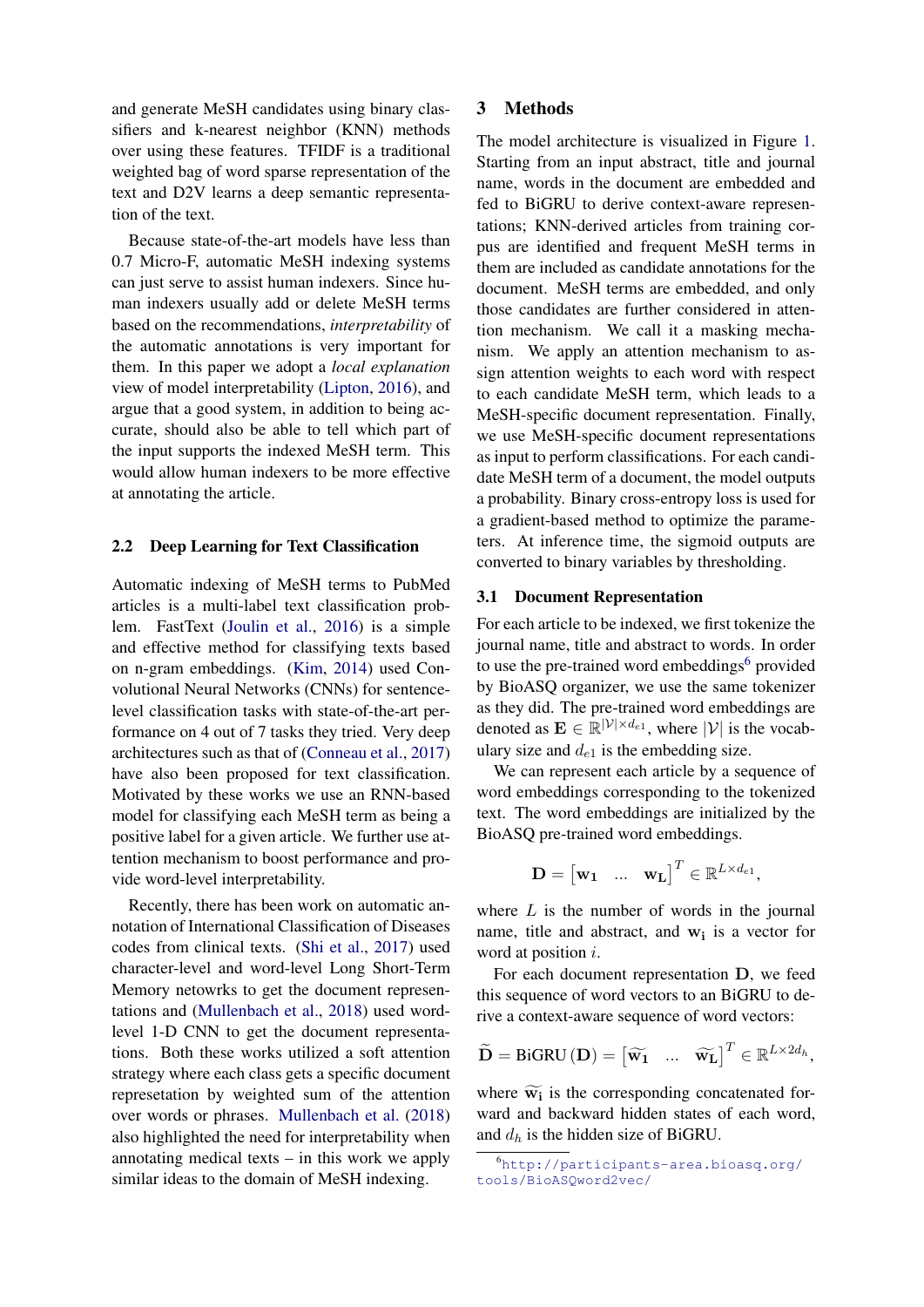

Figure 1: Model Architecture. BiGRU: Bi-directional recurrent gated unit. The example abstract is from (Karaa and Goldstein, 2015).

### 3.2 MeSH Representation and Masking

We learn the MeSH embedding matrix  $H \in$  $\mathbb{R}^{N \times d_{e2}}$ , where N is the number of all MeSH terms (28,340), and  $d_{e2}$  is the embedding size. For each article, we consider only a subset of all 28k MeSH terms for two reasons: 1. For each MeSH term, there are far more negative samples than the positive ones. We achieve down-sampling of the negative samples by considering only a subset of all MeSH terms as candidate for each article, so that the classifier only concentrate on choosing a most suitable MeSH among a set of plausible annotations; 2. It's more time efficient than training all the MeSH terms or training the MeSH classifiers one by one. We call it a masking layer.

We use KNN strategy to choose a specific subset of MeSH terms to train for each article:

Each abstract can be represented by IDFweighted sum of word vectors:

$$
\mathbf{d} = \frac{\sum_{i=1}^{n} IDF_i \times \mathbf{w_i}}{\sum_{i=1}^{n}IDF_i} \in \mathbb{R}^{d_e 1},
$$

where  $w_i$  is the corresponding word vector, and  $IDF_i$  is the inverse document frequency of this word.

We then calculate cosine similarity of represen-

tations between the abstracts:

$$
\text{Similarity}(i, j) = \frac{\mathbf{d_i^T} \mathbf{d_j}}{||\mathbf{d_i}|| \times ||\mathbf{d_j}||}
$$

For each article, we find its  $K$  nearest neighbors based on cosine similarity. And then we count the MeSH term frequency in these neighbors. The most frequent M MeSH terms are trained for each article. We denote the masked MeSH embedding as  $H'$ ,

$$
\mathbf{H}' = \begin{bmatrix} \mathbf{m_1} & \mathbf{m_2} & \dots & \mathbf{m_M} \end{bmatrix} \in \mathbb{R}^{M \times d_{e2}},
$$

where we make  $d_{e2} = d_h$  so that we could directly get the dot product of each MeSH representation and word vector.

#### 3.3 Attention Mechanism

After getting the document representation and masked MeSH representations, we calculate the dot products between each context-aware word vector and each MeSH embedding, which represents the similarity within each pair:

$$
\mathbf{S} = \mathbf{H}' \, \widetilde{\mathbf{D}}^T = \begin{bmatrix} \widetilde{\mathbf{D}} \, \mathbf{m_1} & \dots & \widetilde{\mathbf{D}} \, \mathbf{m_M} \end{bmatrix}^T \in \mathbb{R}^{M \times L},
$$

We then uses SoftMax function to normalize over the word axis to get attention weights attribution for each MeSH term:

$$
SoftMax\left(\mathbf{Sim}\right)
$$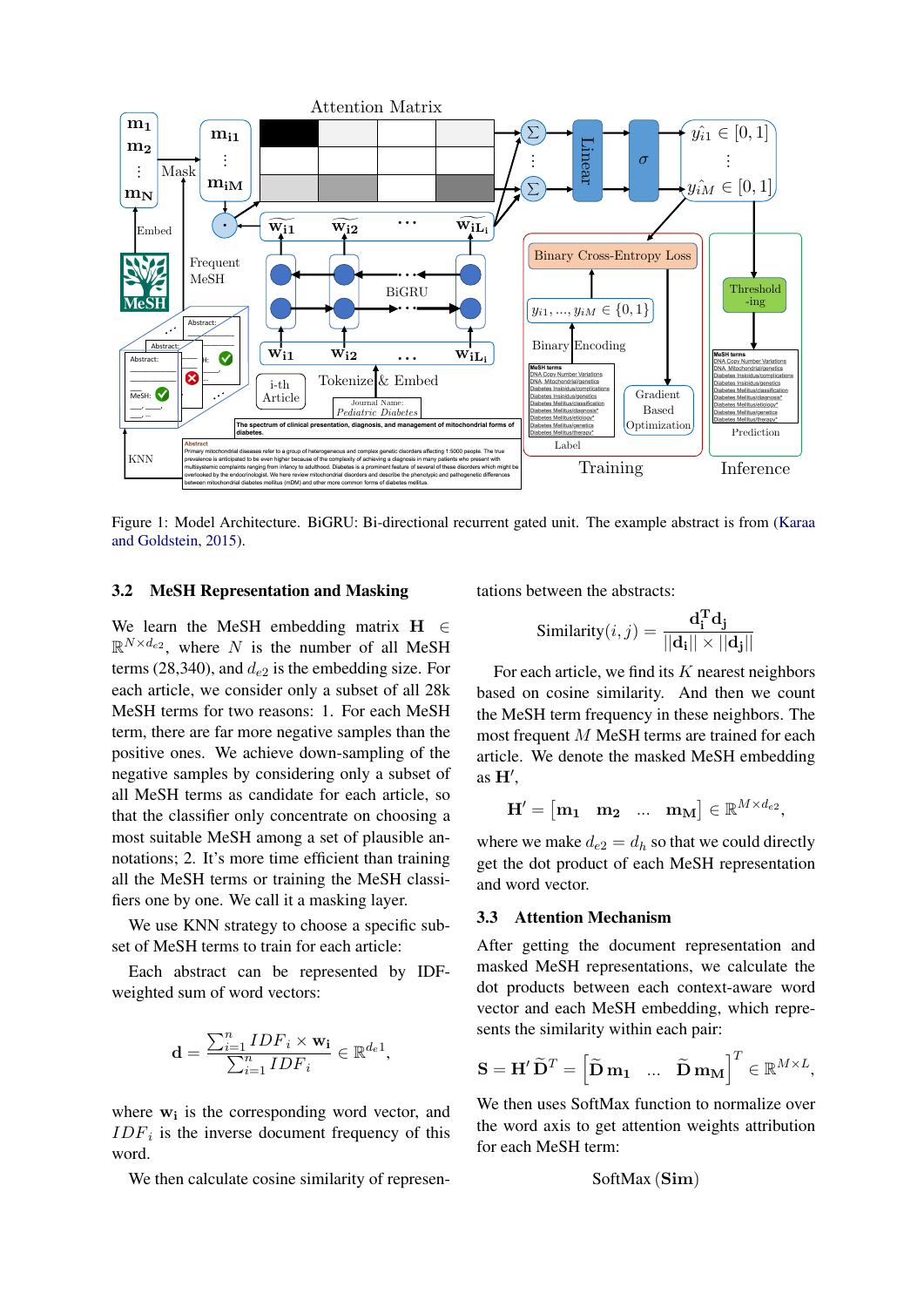$$
= \begin{bmatrix} \text{SoftMax}(\widetilde{\mathbf{D}} \mathbf{m}_1) & \dots & \text{SoftMax}(\widetilde{\mathbf{D}} \mathbf{m}_M) \end{bmatrix}^T
$$

$$
= \begin{bmatrix} \alpha_1 & \dots & \alpha_M \end{bmatrix}^T \in [0, 1]^{M \times L},
$$

where  $\alpha_j \in [0,1]^L$  is the attention weights over words for MeSH term j, and  $\sum_{k=1}^{L} \alpha_{jk} = 1$ .

## 3.4 Classification

For each MeSH term, we can have a MeSHspecific representation of document by sum of word vectors weighted by attention weights:

$$
\mathbf{R_j} = \boldsymbol{\alpha_j} \widetilde{\mathbf{D}} \in \mathbb{R}^{2d_h},
$$

where  $\mathbf{R}_{j}$  is MeSH term j specific document representation. We apply a linear projection layer and sigmoid activatin function to each MeSH term, finally getting the output probability:

$$
\hat{y_j} = \sigma(\mathbf{R}_j^T \mathbf{m}_j' + b_j) \in [0, 1],
$$

where  $m'_j$  and  $b_j$  are learnable linear projection parameters for MeSH term  $i$ . We model

$$
P(\text{MeSH}\text{ j indexed}|\text{Journal}, \text{Title}, \text{Abstract}) = \hat{y_j}.
$$

#### 3.5 Training

After get the conditioned probability we model, we can calculate the binary cross-entropy loss for each MeSH term:

$$
\mathcal{L}_j = -(y_j log(\hat{y}_j) + (1 - y_j) log(1 - \hat{y}_j)),
$$

where  $y_i \in \{0, 1\}$  is the ground-truth label of MeSH j.  $y_j = 0$  means MeSH j is not annotated to the article by human indexers, while  $y_i = 1$ means MeSH  $j$  is annotated. We can get the total loss by summing them up:

$$
\mathcal{L} = \frac{1}{M} \sum_{j=1}^{M} \mathcal{L}_j
$$

The model is trained end-to-end from word and MeSH embedding to the final projection layer by a gradient-based optimization algorithm to minimize  $\mathcal{L}$ .

#### 3.6 Inference

At inference time, we will predict the MeSH terms whose predicted probability is larger than a tuned threshold:

$$
(\text{predict MeSH j}) = \mathbb{1}(\hat{y_j} > p_j),
$$

where  $p_j$  is the tuned threshold for MeSH term j. The thresholds are tuned to maximize MiF:

$$
p_1, ..., p_N = \underset{p_1, ..., p_N}{\text{argmax}} \, \text{MiF}(\text{Model}, p_1, ..., p_N)
$$

We tune  $p$  by the the micro-F optimization algorithm described in (Pillai et al., 2013), which they proved to be able to achieve the global maximum.

### 4 Experiments

### 4.1 Dataset

We use the dataset provided by  $BioASQ<sup>7</sup>$ , which contains about 13.5 million manually annotated PubMed articles. The dataset covers 28,340 MeSH terms in total, and each article is annotated 12.69 MeSH terms on average. We selected 3 million articles from 2012 to 2017 for training.

The results reported in this paper are derived from two test sets: BioASQ Test Sets: During the challenge, BioASQ provides a test set of several thousands articles each week. Ours: we use 100 thousand latest articles to test our model, and all other results are calculated by this dataset. Since our test set is very large, the results will be precise.

#### 4.2 Configuration

The model is implemented using PyTorch (Paszke et al., 2017). The parameter settings are shown in Table 1. We use Adam optimizer and batch size of 32. We train 2 epochs of each model on the 3M article training set, and apply hyperbolic learning rate decay and early stopping strategies (Yao et al., 2007). The training takes 4 days on 2 GPUs (GeForce GTX TITAN X). Before tuning the thresholds for all individual MeSH term, we use a global threshold of 0.35 due to the highly imbalanced dataset.

### 4.3 Evaluation Metric

The major metric for performance evaluation is Micro-F, which is a harmonic mean of microprecision (MiP) and micro-recall (MiR) , and is calculated as follows:

$$
Micro-F = \frac{2 \cdot MiP \cdot MiR}{MiP + MiR},
$$

where

$$
\text{MiP} = \frac{\sum_{i=1}^{N_a} \sum_{j=1}^{N} y_{ij} \cdot \hat{y_{ij}}}{\sum_{i=1}^{N_a} \sum_{j=1}^{N} \hat{y_{ij}}}
$$

<sup>7</sup>http://participants-area.bioasq.org/ general\_information/Task6a/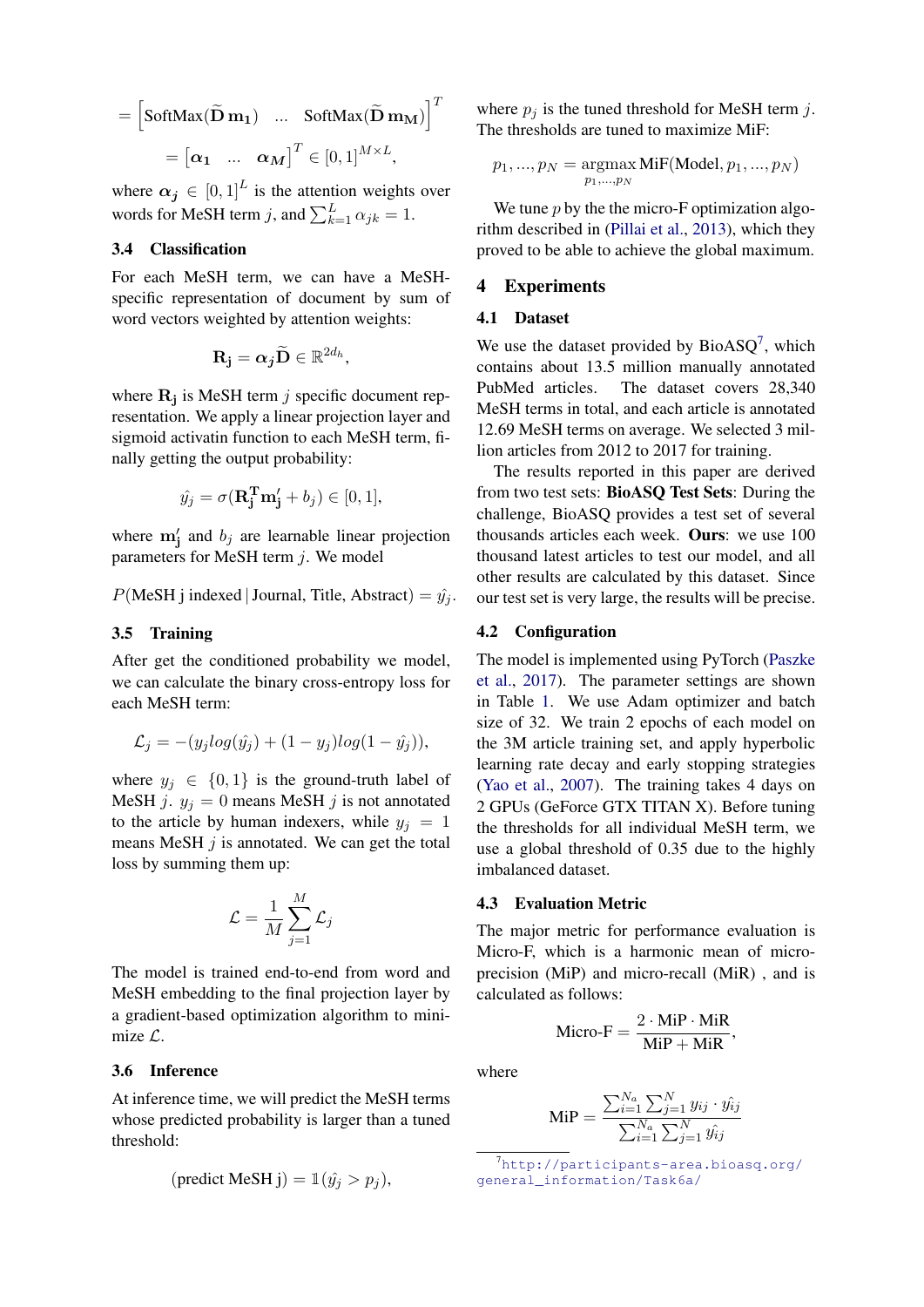| <b>Parameter</b> | Value(s)                         |
|------------------|----------------------------------|
| $ \mathcal{V} $  | 1.7M                             |
| $d_{e_1}$        | 256                              |
| $d_{\epsilon}$   | 512                              |
| $d_h$            | 256                              |
| $\overline{N}$   | 28,340                           |
| L                | $\leq 512$ (truncated if longer) |
| $N_a$ BioASO     | $5,833 \sim 10,488$              |
| $N_a$ Ours       | 100,000                          |
| K                | $0.1k$ , $0.5k$ , $1k$ , $3M$    |
| M                | 128, 256, 512, 1,024             |
| Learning Rate    | 0.002, 0.001, 0.0005             |
| BiGRU Layer(s)   | 1, 2, 3, 4                       |

Table 1: Parameter Values. For hyperparameters, we highlight the optimal ones among all tried values.



Figure 2: The micro-recall of MeSH terms versus different mask sizes for different numbers of neighbor articles.

$$
\text{MiR} = \frac{\sum_{i=1}^{N_a} \sum_{j=1}^{N} y_{ij} \cdot \hat{y_{ij}}}{\sum_{i=1}^{N_a} \sum_{j=1}^{N} y_{ij}}
$$

In these equations,  $i$  is indexed for articles and  $j$  is indexed for MeSH terms, so  $N_a$  is the number of articles in the test set, and  $N$  is the number of all MeSH terms.  $y_{ij}$  and  $\hat{y_{ij}}$  are both binary encoded variables to denote whether MeSH term  $j$  is in article i in ground-truth and prediction, respectively.

### 4.4 Evaluation of Masking Layer

Selecting relevant MeSH terms from neighbor articles can be regarded as a weak classifier itself, and high-recall setting is favored in this step. We measure the micro-recall for different masking layer settings, and the results are shown in Figure 2. Basically, there are two hyperparameters for it: the number of neighbor articles  $K$  and the number of highest ranking MeSH terms selected M. A non-trivial baseline for  $K$  is 3M, i.e. the number of all training articles. Under this circumstance, the ranked MeSH list is determined by global frequency, thus is non-specific to any article.

We choose the number of nearest articles  $K =$ 

| <b>Mask Setting</b> | MiP    | MiR    | MiF    |
|---------------------|--------|--------|--------|
| 1,024 rd.           | 0.5891 | 0.0173 | 0.0337 |
| 1,024 freq.         | 0.6863 | 0.4257 | 0.5262 |
| $128$ n.n.          | 0.6354 | 0.5880 | 0.6108 |
| 256 n.n.            | 0.6690 | 0.5975 | 0.6312 |
| 512 n.n.            | 0.6663 | 0.6116 | 0.6378 |
| $1,024$ n.n.        | 0.6698 | 0.6262 | 0.6472 |

Table 2: Model Performance with Different Mask Settings. n.n.: MeSH mask selected from nearest neighbor articles ( $K = 1000$ ); freq.: MeSH mask selected from globally frequent MeSH terms; rd.: MeSH mask randomly selected. All results are averaged over models trained by 3 random seeds.

1000 for it gives the highest recalls with the increase of mask size. In fact, micro-recall at  $M =$ 1024 and  $K = 1000$  is about 0.97, which almost guarantees that all true annotations are included as candidate for a document. Before fine-tuning on other hyperparameters and the thresholds of making predictions, we first train the model with different M, and report the results in Table 2.

### 4.5 Evaluation of Performance

While we were developing the model, we participated in the BioASQ Task6a challenge. During the challenge, there is a test set available each week. Each test set contains several thousands of un-indexed PubMed citations. Each citation has journal name, title, abstract information. Participants will run their models on the test set and upload their predictions of MeSH annotations within a given time. The organizers will then evaluate every participants' predictions and make the results available. The results of the whole Challenges are showed in Figure 3. Furthermore, the results of the last week of the Challenge are showed in Table 3.

| Model                       | <b>Average MiF</b> | <b>Maximum MiF</b> |
|-----------------------------|--------------------|--------------------|
| Access Inn MAIstro          | 0.2788             | 0.2788             |
| MeSHmallow                  | 0.3161             | 0.3161             |
| <b>UMass Amherst T2T</b>    | 0.4988             | 0.4988             |
| iria                        | 0.4992             | 0.5161             |
| <b>MTI</b> First Line Index | 0.6332             | 0.6332             |
| DeepMeSH                    | 0.6451             | 0.6637             |
| Default MTI                 | 0.6474             | 0.6474             |
| AttentionMeSH               | 0.6635             | 0.6635             |
| xgx                         | 0.6862             | 0.6880             |

Table 3: Model Performance of the Final BioASQ Test Set. The models are ranked top-down from the lowest average MiF to the highest one. Our on-construction AttentionMeSH ranked second by average MiF.

It should be noted that the models we used in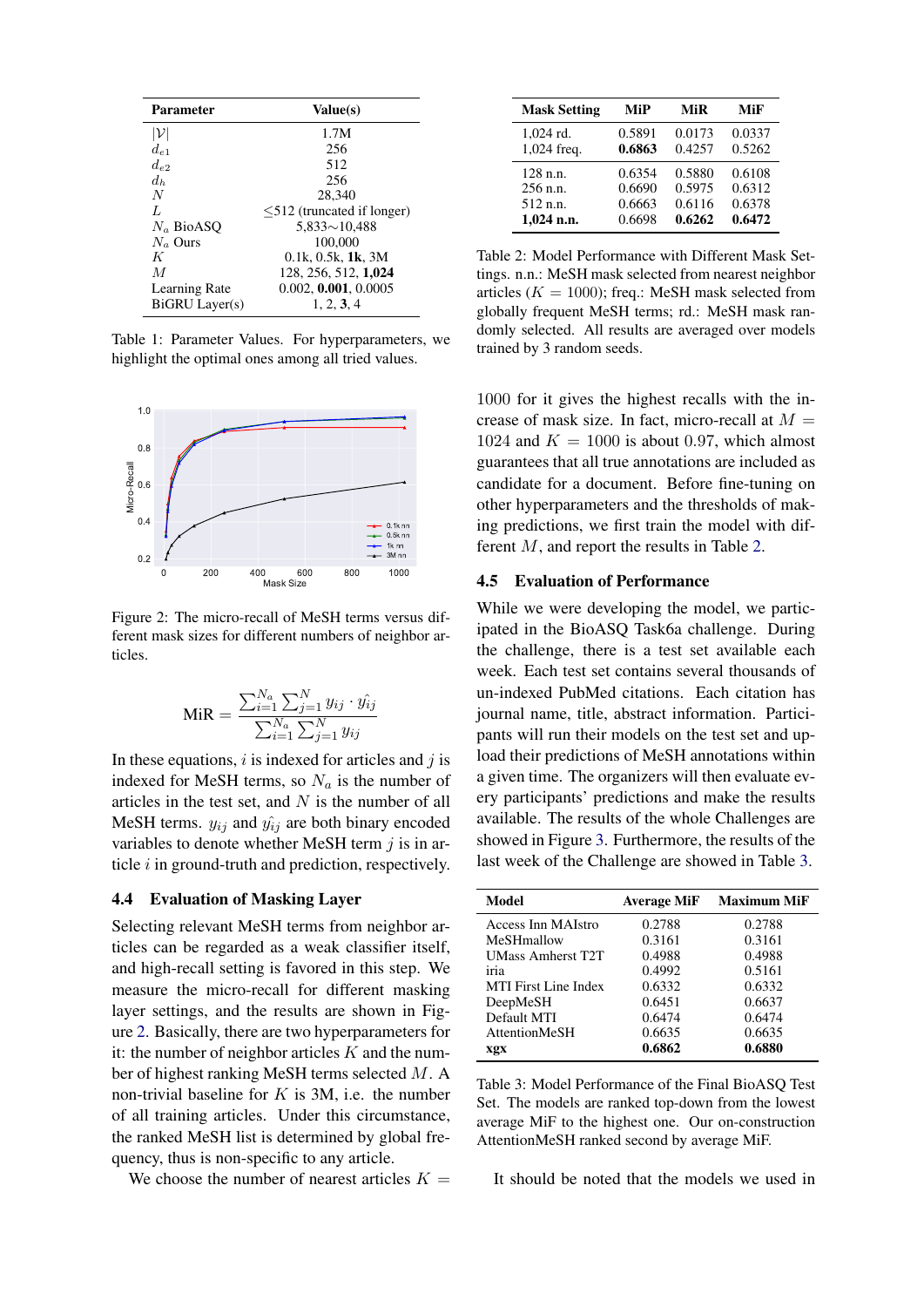

Figure 3: BioASQ Challenge Task6A results. BaWb: Test week b of batch a. From B1W1 to B3W5, we show the average MiF of different models: AttentionMeSH, DeepMeSH, XGX, and the best performance of all other models. Results are retrieved from http://participants-area.bioasq. org/results/6a/ on June 10th, 2018. And NOW shows the most up-to-date results from our test set.

BioASQ are not our final model. We include the up-to-date results in 'NOW' in Figure 3 and report the ablation test results in Table 4.

| Model                     | MiP    | MiR    | MiF    |
|---------------------------|--------|--------|--------|
| AttentionMeSH (AM)        | 0.6698 | 0.6262 | 0.6472 |
| AM w/o BiGRU              | 0.6362 | 0.5848 | 0.6093 |
| AM w/o learning w.e.      | 0.6657 | 0.6106 | 0.6369 |
| $AM w/o$ attention        | 0.6807 | 0.5519 | 0.6095 |
| AM w/t.t.                 | 0.7048 | 0.6393 | 0.6704 |
| AM $w$ ensemble $\&$ t.t. | 0.7172 | 0.6543 | 0.6844 |

Table 4: Model Performance with Ablations and Finer Tuning. w/o: without; w/: with; t.t.: MeSH term threshold tuning; w.e.: word embeddings. Ensembling takes the average prediction of 8 models trained by different seeds. All results, except the ensemble one, are averaged over models trained by 3 random seeds.

#### 4.6 Evaluation of Interpretability

At inference time, attention matrix provides wordlevel interpretation: For each MeSH prediction, the model shows which words are given high attention. It helps the indexers to evaluate and proofread the indexing results of our model. Figure 4 shows an example of attention for interpretation.

To qualitatively evaluate the interpretability of different models, the best way would be to measure the time efficiency of manual indexing with the assistance of different models. However, this might require well-trained NLM indexers to evaluate. Instead, we asked two independent researchers with Ph.D. degrees in related fields to label relevant words for 100 MeSH-article pairs. Their intersected labels are regarded as groundtruth. We model the interpretability evaluation as an information retrieval task, and evaluate each method's recall at different numbers of outputs in Table 5. Since other models like DeepMeSH and MTI don't report how to interpret their model outputs, we use string-matching as a non-trivial baseline.

| Model                                  | R@5                                      | R@10                                         | R@20                                             |
|----------------------------------------|------------------------------------------|----------------------------------------------|--------------------------------------------------|
| String-Matching                        | 0.3890                                   | 0.4180                                       | 0.4336                                           |
| AM Embeddings<br><b>AM Whole Model</b> | $0.6180^{\dagger}$<br>$0.6929^{\dagger}$ | $0.7486^{\dagger}$<br>$0.8389$ <sup>†‡</sup> | $0.8088^{\dagger}$<br>$0.8993^{\dagger\ddagger}$ |

Table 5: Interpretability Evaluation. R@n: The average recall of ground-truth relevant words if the model outputs n words. AM Whole Model: The whole model of AttentionMeSH is used to get the attention matrix, and n words with highest attention weights will be the output; AM Embeddings: We only use the trained word and MeSH embeddings of AttentionMeSH model, and we output n words that have highest dot products with each specific MeSH. String-Matching: A string matching method that takes all words in the abstracts that are same to any word in the MeSH name. <sup>†</sup>: Significant differences with String-Matching; ‡ : Significant differences with AM Embeddings. Significance is defined by  $p < 0.05$  in paired t tests.

## 5 Discussion

One intrinsic limitation of all present automatic MeSH indexing models, including us, is that these models just annotate MeSH terms from the abstract, title, journal name etc, but they don't look into the article bodies. However, the human indexers in NLM do need to look into the bodies to annotate each article, and thus the textual evidence for certain annotations is missed during training. As such, all present models won't have enough information to do the annotation, and certain percent of false negatives is inevitable, and the performance is upbounded by them. For example, MeSH terms 'Humans', 'Males', 'Females' are annotated to our demo article in Figure 4. However, the abstract doesn't contain any relevant information. 35 articles in our 100 MeSH-article pairs evaluated by experts don't have any words relevant to the MeSH term.

We noted that AttentionMeSH predicted many MeSH terms to documents that were not annotated by NLM indexers, which appears to be "false pos-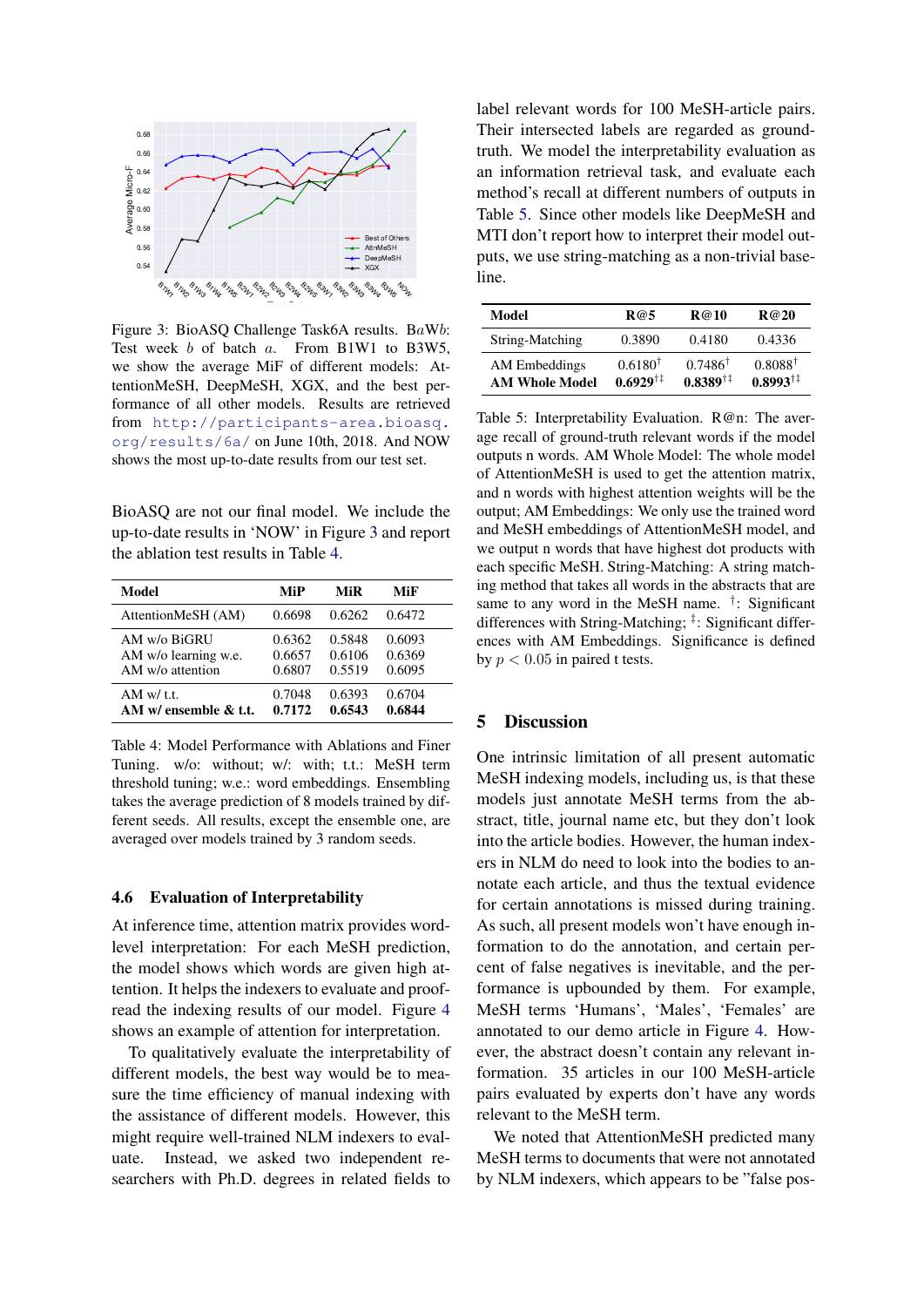#### *PLoS One*

#### **Association of SNP rs80659072 in the ZRS with polydactyly in Beijing You chickens**

#### **Abstract**

The Beijing You chicken is a Chinese native breed with superior meat quality and a unique appearance. The G/T mutation of SNP rs80659072 in the Shh long-range regulator of GGA2 is highly associated with the polydactyly phenotype in some chicken breeds. In the present study, this SNP was genotyped using the TaqMan detection method, and its association with the number of toes was analyzed in a flock of 158 birds of the Beijing You population maintained at the Beijing Academy of Agriculture and Forestry Sciences. Furthermore, the skeletal structure of the digits was dissected and assembled in 113 birds. The findings revealed that the toes of Beijing You chickens were rich and more complex than expected. The plausible mutation rs80659072 in the zone of polarizing activity regulatory sequence (ZRS) in chickens was an essential but not sufficient condition for polydactyly and polyphalangy in Beijing You chickens. Several individuals shared the T allele but showed normal fourdigit conformations. However, breeding trials demonstrated that the T allele could serve as a strong genetic marker for five-toe selection in Beijing You chickens.

| True Positive MeSH: Toes<br>with the number of <b>toes</b> was analyzed in a<br>•  findings revealed that the toes of Beijing You chickens<br>• skeletal structure of the <b>digits</b> was dissected and assembled | False Positive MeSH: China<br>ZRS with polydactyly in <b>Beijing</b> You chickens<br>Beijing You chicken is a Chinese native breed with |
|---------------------------------------------------------------------------------------------------------------------------------------------------------------------------------------------------------------------|-----------------------------------------------------------------------------------------------------------------------------------------|
| True Positive MeSH: Polymorphism, Single Nucleotide                                                                                                                                                                 | False Negative MeSH: Meat                                                                                                               |
| • Association of SNP rs80659072 in the ZRS                                                                                                                                                                          | native breed with superior <b>meat</b> quality and                                                                                      |
| $\bullet$ The G/T mutation of SNP rs80659072 in the Shh                                                                                                                                                             | The Beijing You <b>chicken</b> is a Chinese native breed                                                                                |
| • this SNP was genotyped using the TaqMan                                                                                                                                                                           | in Beijing You chickens                                                                                                                 |

Figure 4: Attention Display. In a randomly-selected test article (Chu et al., 2017), we show the 3 words that are given highest attention weights for 4 MeSH terms, including two true positive, one false positive and one false negative predictions.

itives". However, after manual inspection, we noticed that many of our predictions are semantically sensible. For example, both the articles in Figure 4 and Figure 5 discuss genotype-phenotype relationship in Beijing You chickens. However, MeSH term China is annotated to the article in Figure 5, but not the one in Figure 4. We conjecture that this may be due to inconsistency among indexers and that automatic indexing may assign more semantically sensible annotations to enhance the coverage of concepts in a document.

In consideration of the limitations and problems mentioned above, some false positive and false negative MeSH terms are unavoidable. We argue that human experts' performance on test dataset based on the same input as given in BioASQ is needed to provide better evaluation and comparison of performance of current methods.

Concerning how the explanations will help, we just perform a preliminary study by human evaluators, where we model the interpretability as an information retrieval (IR) task. However, the potential users don't regard the annotation task as an IR task. Thus, it would be more convincing to recruit some indexers at NLM and conduct a user study, measuring the annotation efficiency and accuracy with and without the help of AttentionMeSH.

#### *Animal Biotechnology* **The effect of a mutation in the 3-UTR region of the**

**HMGCR gene on cholesterol in Beijing-you chickens.**

#### **Abstract**

The 3-hydroxyl-3-methylglutaryl Coenzyme A reductase (HMGCR) gene was examined for polymorphisms in Beijingyou chickens. A "T" base insert was detected at nucleotide 2749 of the 3-UTR region of the HMGCR gene and was used as the basis for distinguishing a B allele, distinct from the A. Serum and muscle contents of total cholesterol. LDL-cholesterol in serum was significantly lower in AB birds and lowest in BB birds. Realtime PCR showed that the same trends across genotypes occurred in an abundance of HMGCR transcripts in liver, but there was no difference in contents of HMGCR mRNA in breast or thigh muscles. Hepatic expression and serum LDL-cholesterol were meaningfully correlated (partial, with total serum cholesterol held constant,  $r = 0.923$ ). In muscle, similar genotypic differences were found for the abundance of the LDL receptor (LDLR) transcript. Cholesterol content in breast muscle related to LDLR expression (partial correlation with serum LDL-cholesterol held constant,  $r = 0.719$ ; the equivalent partial correlation in thigh muscle was not significant. The results indicated that the B allele significantly reduces hepatic abundance of HMGCR transcripts. probably accounting for genotypic differences in serum cholesterol. In muscle, the cholesterol content appeared to reflect differences in LDLR expression with apparent mechanistic differences between breast and thigh.

Figure 5: A Contradictorily Indexed Article (Cui et al., 2010). MeSH term China is annotated to this article, while not to a similar one at Figure 4.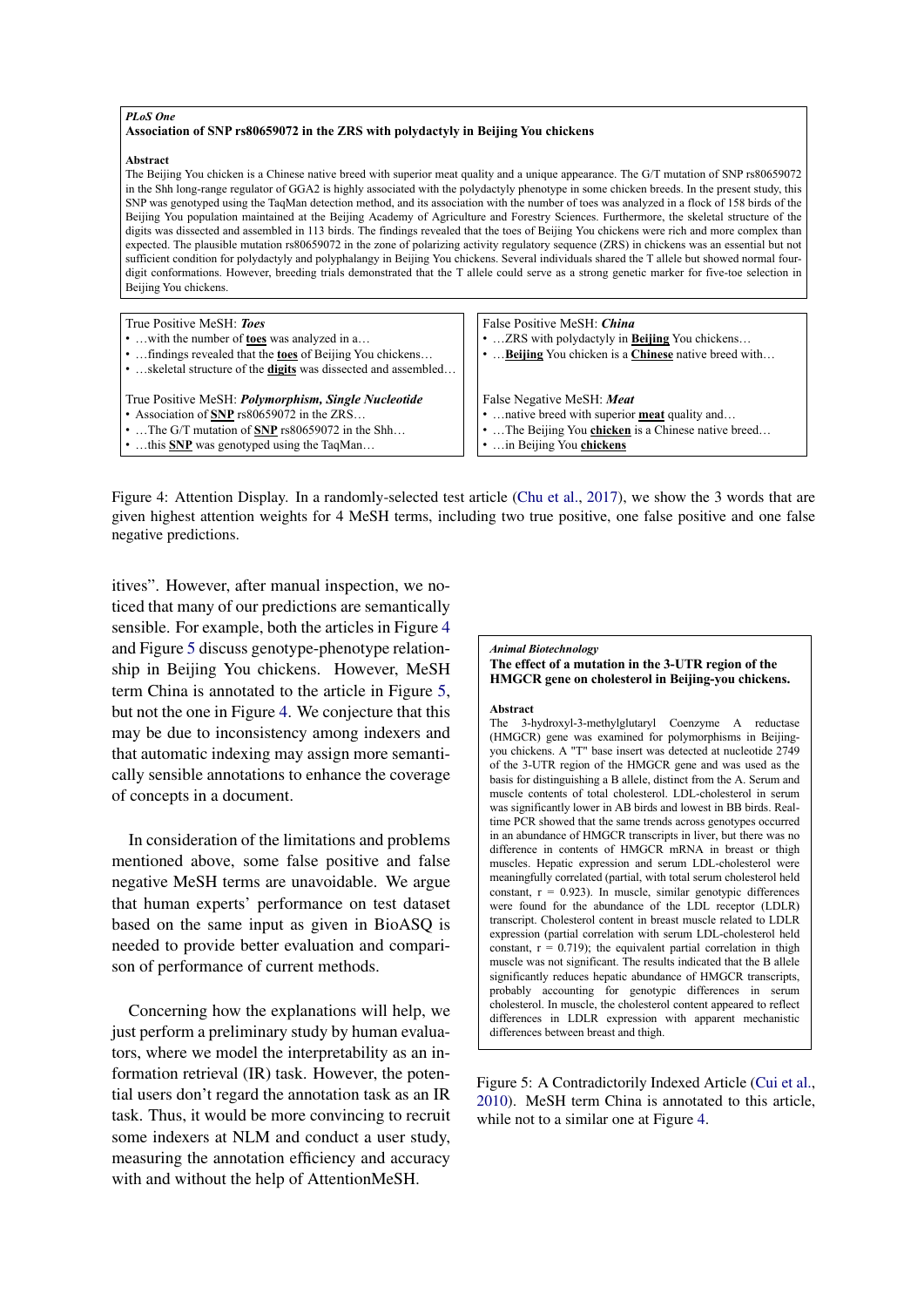### 6 Conclusions

We present AttentionMeSH, an automatic MeSH indexer, which is simple and interpretable. It also achieves comparable performance to the current state-of-the-art. Since even the state-of-theart model has only about 0.69 by MiF metric, manual annotations are still required. Thus, interpretability of the models is vital. We evaluate the interpretability of AttentionMeSH by retrieving capability of experts-labeled relevant words. Our model achieves high performance by this task. To the best of our knowledge, AttentionMeSH is the only interpretable model for indexing MeSH which has close to state-of-the-art performance.

### 7 Acknowledgement

This work has been supported by NIH grant No. 5R01LM012011. We thank Dr. Chunhui Cai and Dr. Lujia Chen for their independent evaluations of model interpretability. We are also grateful for the anonymous reviewers who gave us very insightful suggestions. The content is solely the responsibility of the authors and does not necessarily represent the official views of the National Institutes of Health.

## References

- Alan R Aronson. 2001. Effective mapping of biomedical text to the umls metathesaurus: the metamap program. In *Proceedings of the AMIA Symposium*, page 17. American Medical Informatics Association.
- Alan R Aronson, James G Mork, Clifford W Gay, Susanne M Humphrey, Willie J Rogers, et al. 2004. The nlm indexing initiative's medical text indexer. *Medinfo*, 89.
- Dzmitry Bahdanau, Kyunghyun Cho, and Yoshua Bengio. 2014. Neural machine translation by jointly learning to align and translate. *arXiv preprint arXiv:1409.0473*.
- Kyunghyun Cho, Bart Van Merrienboer, Caglar Gul- ¨ cehre, Dzmitry Bahdanau, Fethi Bougares, Holger Schwenk, and Yoshua Bengio. 2014. Learning phrase representations using rnn encoder-decoder for statistical machine translation. *arXiv preprint arXiv:1406.1078*.
- Qin Chu, Zhixun Yan, Jian Zhang, Tahir Usman, Yao Zhang, Hui Liu, Haihong Wang, Ailian Geng, and Huagui Liu. 2017. Association of snp rs80659072 in the zrs with polydactyly in beijing you chickens. *PloS one*, 12(10):e0185953.
- Alexis Conneau, Holger Schwenk, Loïc Barrault, and Yann Lecun. 2017. Very deep convolutional networks for text classification. In *Proceedings of the 15th Conference of the European Chapter of the Association for Computational Linguistics: Volume 1, Long Papers*, volume 1, pages 1107–1116.
- HX Cui, SY Yang, HY Wang, JP Zhao, RR Jiang, GP Zhao, JL Chen, MQ Zheng, XH Li, and J Wen. 2010. The effect of a mutation in the 3-utr region of the hmgcr gene on cholesterol in beijing-you chickens. *Animal biotechnology*, 21(4):241–251.
- Armand Joulin, Edouard Grave, Piotr Bojanowski, and Tomas Mikolov. 2016. Bag of tricks for efficient text classification. *arXiv preprint arXiv:1607.01759*.
- Amel Karaa and Amy Goldstein. 2015. The spectrum of clinical presentation, diagnosis, and management of mitochondrial forms of diabetes. *Pediatric diabetes*, 16(1):1–9.
- Yoon Kim. 2014. Convolutional neural networks for sentence classification. *arXiv preprint arXiv:1408.5882*.
- Yann LeCun, Yoshua Bengio, and Geoffrey Hinton. 2015. Deep learning. *nature*, 521(7553):436.
- Zachary C Lipton. 2016. The mythos of model interpretability. *arXiv preprint arXiv:1606.03490*.
- James G Mork, Antonio Jimeno-Yepes, and Alan R Aronson. 2013. The nlm medical text indexer system for indexing biomedical literature. In *BioASQ@ CLEF*.
- James Mullenbach, Sarah Wiegreffe, Jon Duke, Jimeng Sun, and Jacob Eisenstein. 2018. Explainable prediction of medical codes from clinical text. *arXiv preprint arXiv:1802.05695*.
- Adam Paszke, Sam Gross, Soumith Chintala, Gregory Chanan, Edward Yang, Zachary DeVito, Zeming Lin, Alban Desmaison, Luca Antiga, and Adam Lerer. 2017. Automatic differentiation in pytorch.
- Shengwen Peng, Ronghui You, Hongning Wang, Chengxiang Zhai, Hiroshi Mamitsuka, and Shanfeng Zhu. 2016. Deepmesh: deep semantic representation for improving large-scale mesh indexing. *Bioinformatics*, 32(12):i70–i79.
- Ignazio Pillai, Giorgio Fumera, and Fabio Roli. 2013. Threshold optimisation for multi-label classifiers. *Pattern Recognition*, 46(7):2055–2065.
- Mike Schuster and Kuldip K Paliwal. 1997. Bidirectional recurrent neural networks. *IEEE Transactions on Signal Processing*, 45(11):2673–2681.
- Haoran Shi, Pengtao Xie, Zhiting Hu, Ming Zhang, and Eric P Xing.  $2017$ . icd coding using deep learning. *arXiv preprint arXiv:1711.04075*.